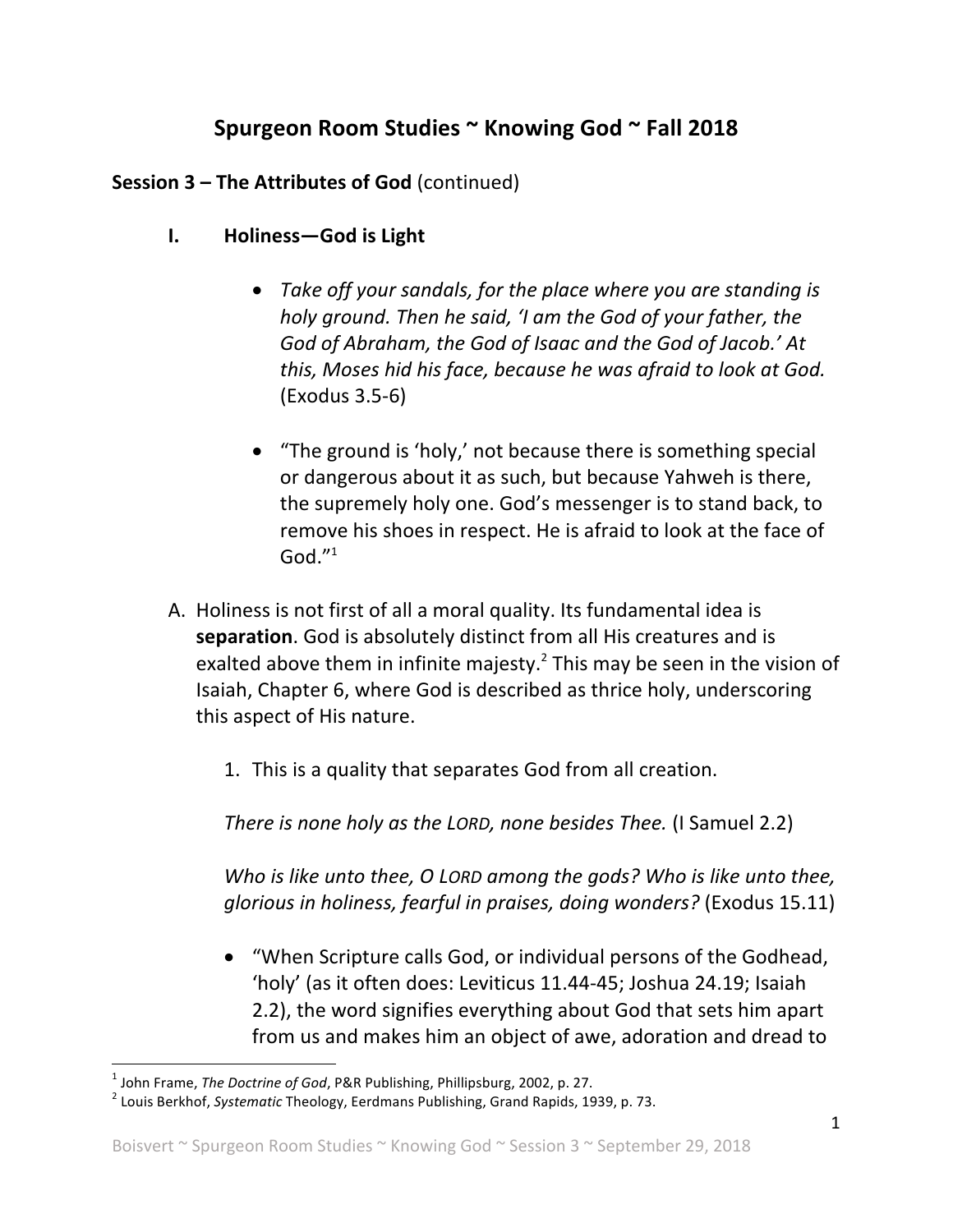us. It covers all aspects of his transcendent greatness and moral perfection and thus is an attribute of all his attributes, pointing to the "Godness" of God at every point."<sup>3</sup>

- "God's holiness is his beauty. In one of the most memorable phrases in Charnock's work on God's attributes, he argues, 'Power is his hand and arm, omniscience his eye, mercy his bowels, eternity his duration, his holiness his beauty."<sup>4</sup>
- 2. But His transcendent holiness is matched by His willingness to dwell with His humble servants who tremble at His word. (Cf. Isaiah 57.15; 66.2)
- B. The holiness of God also has an **ethical** dimension. Separation involves a distance from sin. It is necessary for God to act on our behalf in Christ to overcome our sin.

*You* who are of purer eyes than to see evil and cannot look at *wrong.* (Habakkuk 1.13a, cf. 1.12)

*Woe is me!* for *I* am undone; because I am a man of unclean *lips* and I dwell in the midst of a people with unclean lips: for *mine eyes have seen the King, the LORD of hosts.* (Isaiah 6.5) KJV). Isaiah cried out with these words when he beheld God in his majestic glory But God removed his uncleanness, symbolically communicating forgiveness to him.

• It is true, God does tell us to back away from His holiness. But He also acts to make us holy in order to draw us to Himself.

## **II. Goodness**

*There is none good but one, that is, God.* (Matthew 19.17)

<sup>&</sup>lt;sup>3</sup> J.I. Packer, *Concise Theology*, Tyndale House Publishers, Wheaton, 1993, p. 43.<br><sup>4</sup> Mark Jones, quoting Stephen Charnock, *God Is*, Crossway Publishing, Wheaton, 2017, p. 165.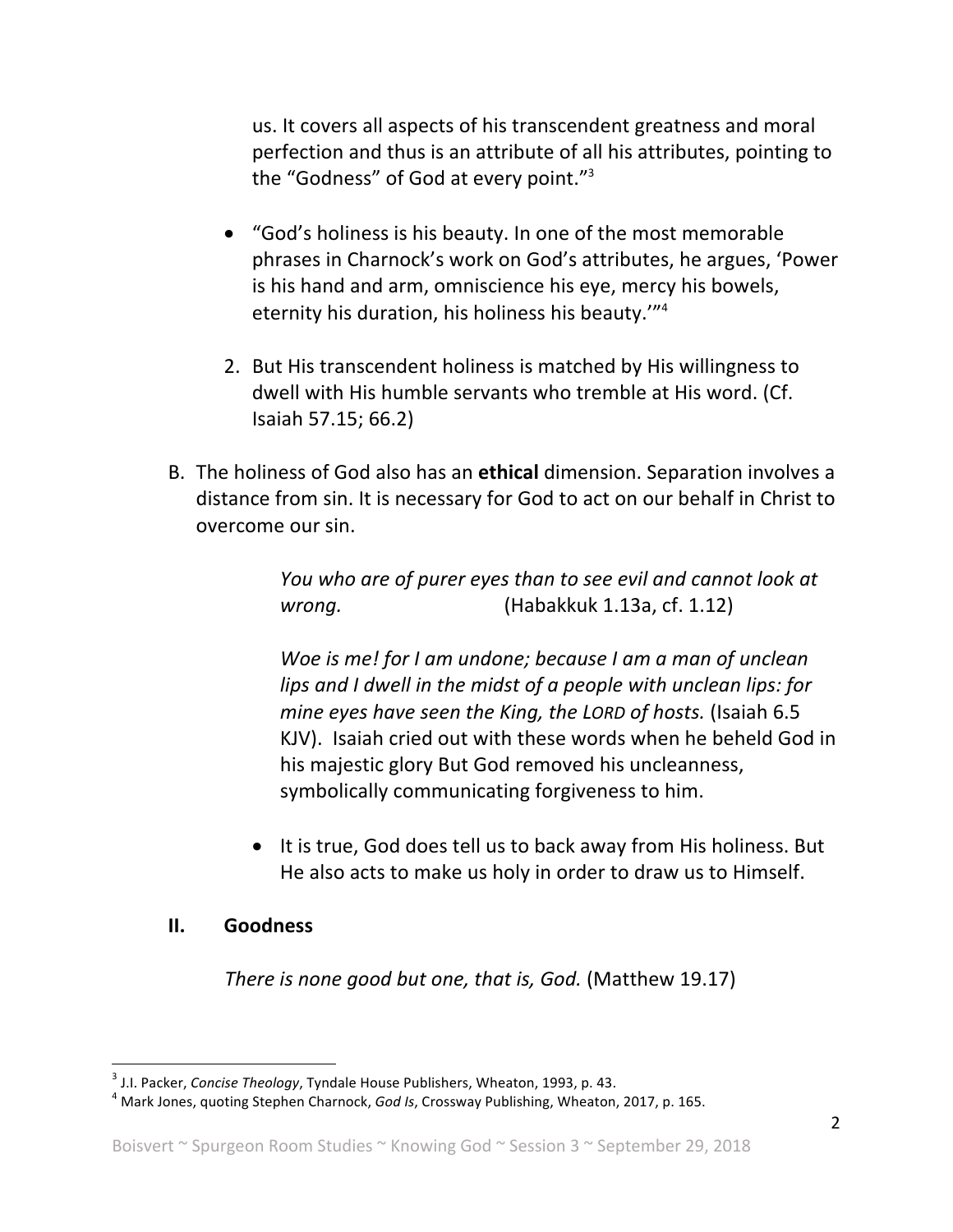*The LORD* is good to all: and His tender mercies are over all His works. (Psalm 145.9)

A. The most common meaning of goodness in Scripture is benevolence—a good will or intention carried out. "A good person is one who acts to benefit others."<sup>5</sup>

*'As for you, you meant evil against me, but God meant it for good, to bring* it about that many people should be kept alive, as they are *today.* So do not fear, I will provide for you and your little ones.' Thus *he comforted them and spoke kindly to them.* (Genesis 50.20-21)

- God is the final standard of goodness. All that He is and does is worthy of approval.
- When philosophers address this they often speak of goodness as an impersonal, absolute concept, as in Plato's understanding of 'the Good.'
- But the God of Scripture is absolute *and* personal. Goodness characterizes Him.
- "The biblical writers never say that God is good because he says he is good, and that he says he is good because he is good. That would be narrow circularity. Rather, they describe and praise God's mighty acts of deliverance, his kindness in providence, and his grace in salvation."<sup>6</sup>

The LORD is good, a stronghold in the day of trouble; he knows those *who take refuge in him.* (Nahum 1.7)

*Yet he did not leave himself without witness, for he did good by giving* you rains from heaven and fruitful seasons, satisfying your hearts with food and gladness. (Acts 14.17)

 $^5$  Frame, op. cit., p. 410.<br> $^6$  Ibid. p. 408.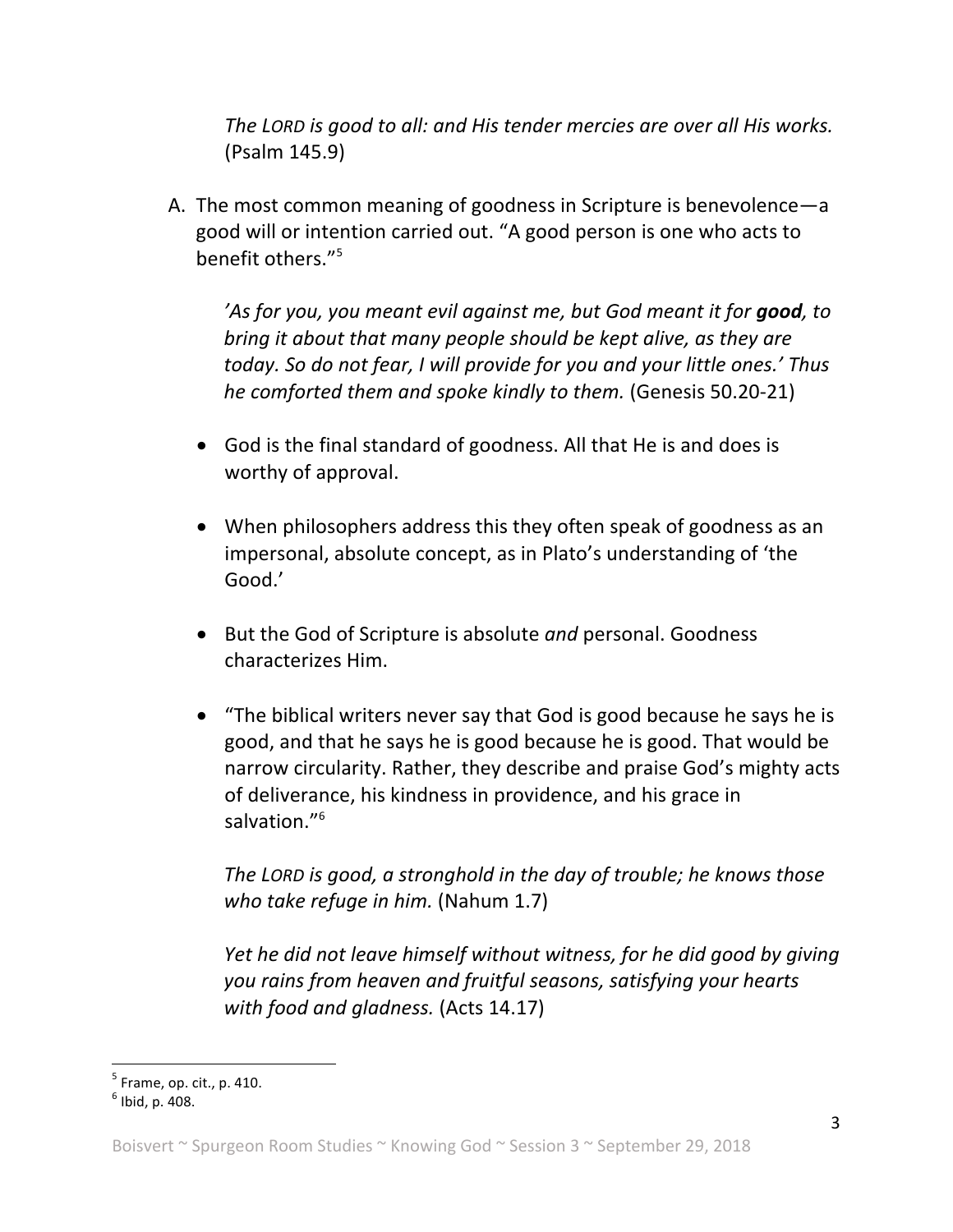*The LORD is merciful and gracious, slow to anger and abounding in steadfast love.* 

*He* will not always chide, nor will he keep his anger forever.

*He does not deal with us according to our sins, nor repay us according to our iniquities.* 

For as high as the heavens are above the earth, so great is his steadfast love toward those who fear him;

As far as the east is. From the west, so far does he remove our *transgressions from us.* (Psalm 103.8-11)

*O* taste and see that the LORD is good. (Psalm 34.8)

- This indicates that some action (to believe, consider, meditate, etc.) is required on our part to experience God's goodness.
- B. Goodness and Mercy—the **mercy** of God is that aspect of His goodness that meets us as sinners deserving of judgment.

*Surely goodness and mercy shall follow me ...* (Psalm 23.6)

- In fact, *His mercies are new every morning*, if we will but look up to see them. They must be called to mind. (Lamentations 3.21-25)
- Mercy is God's grace and goodness to those who deserve judgment.
- C. Goodness and Love—the love and goodness of God overlap significantly, but goodness is more general. It can be directed toward creation and is coordinate with God's common grace. His love is more directed toward persons.
	- God's love includes affections and actions (emotion and will).
	- God's love differs according to its objects. Enemies, the world (in general), the redeemed.

*But I say to you, love your enemies and pray for those who persecute* you, so that you may be sons of your Father who is in heaven. For he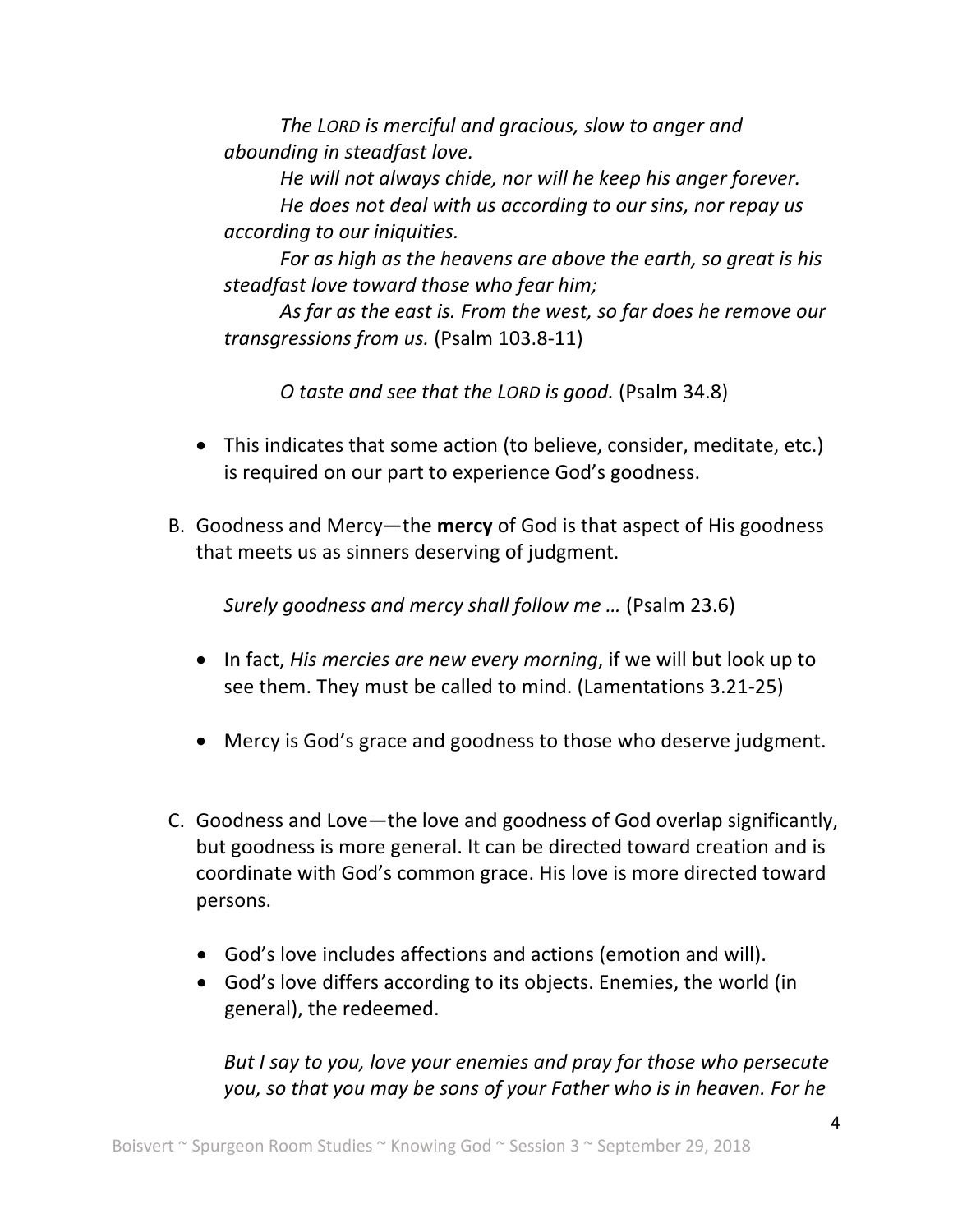*makes his sun rise on the evil and on the good, and sends rain on the just and on the unjust... You therefore must be perfect, as your heavenly Father is perfect.* (Matthew 5. 44-45, 48)

*For God so loved the world that he gave his only Son ...* (John 3.16a). This universal love for a world that is in opposition to him does not imply a universal salvation.

To him who loves us and has freed us from our sins by his blood... (Revelation 1.5b)

• God's saving love—*But God shows his love for us in that while we were still sinners, Christ died for us.* (Romans 5.8)

## **III.** Glory-God's Ultimate Goal

• "Jonathan Edwards understood this to be the end for which God created the world, the reason why we and everything else exists. What is our chief end, our raison d'être? It is to glorify God and enjoy him forever. 'Glory' is one of those words so common in our Christian vocabulary that we use it assuming we all know what we're talking about. But it is very difficult to define— much used and little understood. If God's glory is his ultimate goal, it is important to try to comprehend it, even if but a little." $\frac{1}{2}$ 

The heavens declare the glory of God, and the sky above proclaims his handiwork. Day to day pours out speech, and night to night *reveals knowledge.* (Psalm 19.1-2)

"Glory is God's visible presence among people." Frame

• Moses' famous request of God, "Please show me your glory," was met by a revelation of the proclamation of God's name: "The LORD, the LORD, a God merciful and gracious, slow to anger and abounding in steadfast love and faithfulness, keeping steadfast love for

 $<sup>7</sup>$  Ernest R. Boisvert, God, Grandchildren and Golf, 2017, p. 173.</sup>